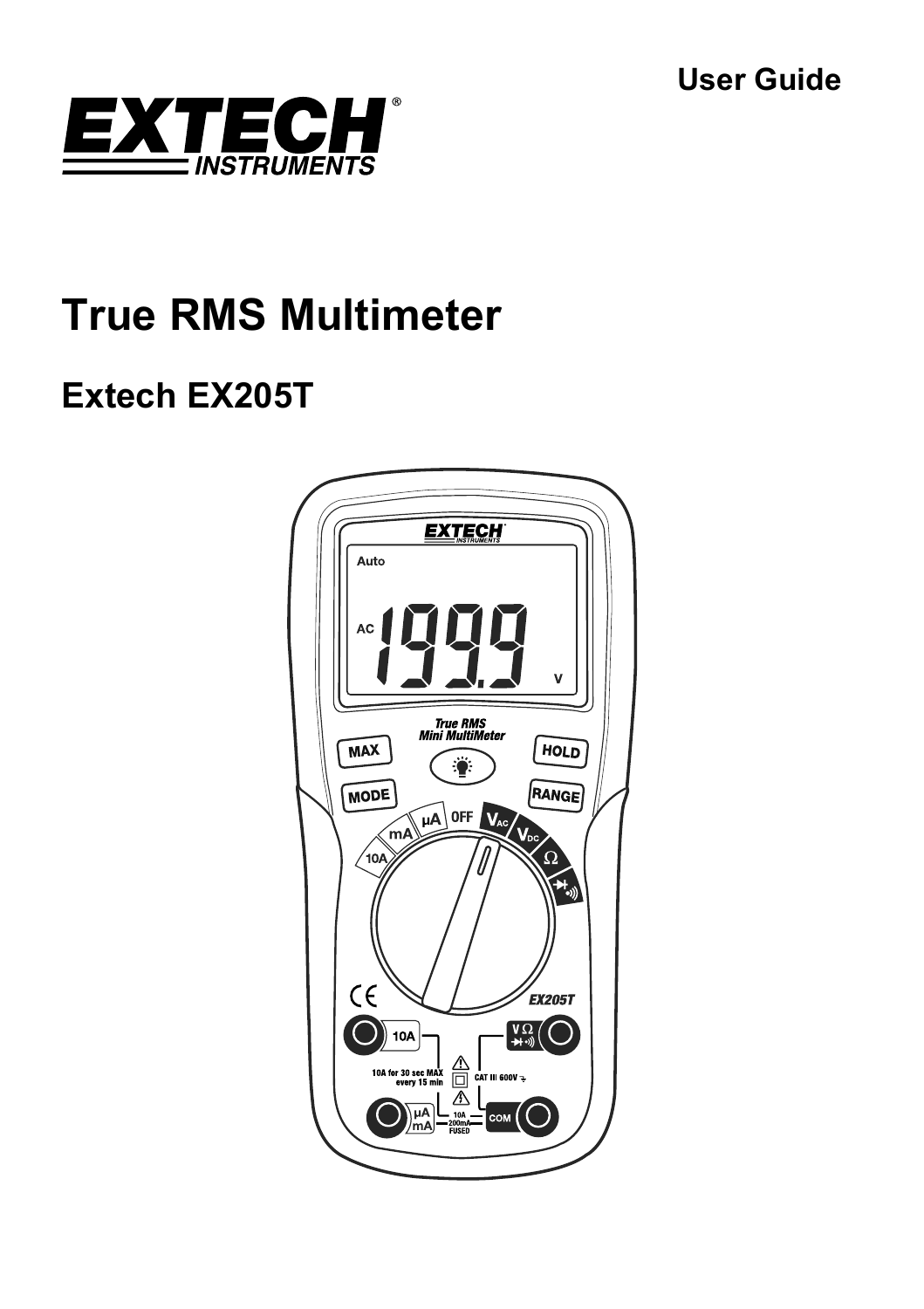## *Introduction*

Thank you for selecting the Extech EX205T True RMS Auto-ranging Multimeter. This meter measures AC/DC Voltage, AC/DC Current, Resistance, Diode Test, and Continuity. Proper use and care of this meter will provide many years of reliable service. Please visit the Extech Instruments website (www.extech.com) to check for the latest version of this User Guide. Extech Instruments is an ISO-9001 certified company.

## *Safety*



This symbol adjacent to another symbol, terminal or operating device indicates that the operator must refer to an explanation in the Operating Instructions to avoid personal injury or damage to the meter.



This **WARNING** symbol indicates a potentially hazardous situation, which if not avoided, could result in death or serious injury.



This **CAUTION** symbol indicates a potentially hazardous situation, which if not avoided, may result damage to the product.



This symbol advises the user that the terminal(s) so marked must not be connected to a circuit point at which the voltage with respect to earth ground exceeds (in this case) 600 VAC or VDC.

This symbol adjacent to one or more terminals identifies them as being associated with ranges that may, in normal use, be subjected to particularly hazardous voltages. For maximum safety, the meter and its test leads should not be handled when these terminals are energized.

This symbol indicates that a device is protected throughout by double insulation or reinforced insulation.

#### **PER IEC1010 OVERVOLTAGE INSTALLATION CATEGORY**

#### *OVERVOLTAGE CATEGORY I*

Equipment of OVERVOLTAGE CATEGORY I is equipment for connection to circuits in which measures are taken to limit the transient overvoltages to an appropriate low level. Note – Examples include protected electronic circuits.

#### *OVERVOLTAGE CATEGORY II*

Equipment of OVERVOLTAGE CATEGORY II is energy-consuming equipment to be supplied from the fixed installation.

Note – Examples include household, office, and laboratory appliances.

#### *OVERVOLTAGE CATEGORY III*

Equipment of OVERVOLTAGE CATEGORY III is equipment in fixed installations.

 Note – Examples include switches in the fixed installation and some equipment for industrial use with permanent connection to the fixed installation.

## *OVERVOLTAGE CATEGORY IV*

Equipment of OVERVOLTAGE CATEGORY IV is for use at the origin of the installation.

Note – Examples include electricity meters and primary over-current protection equipment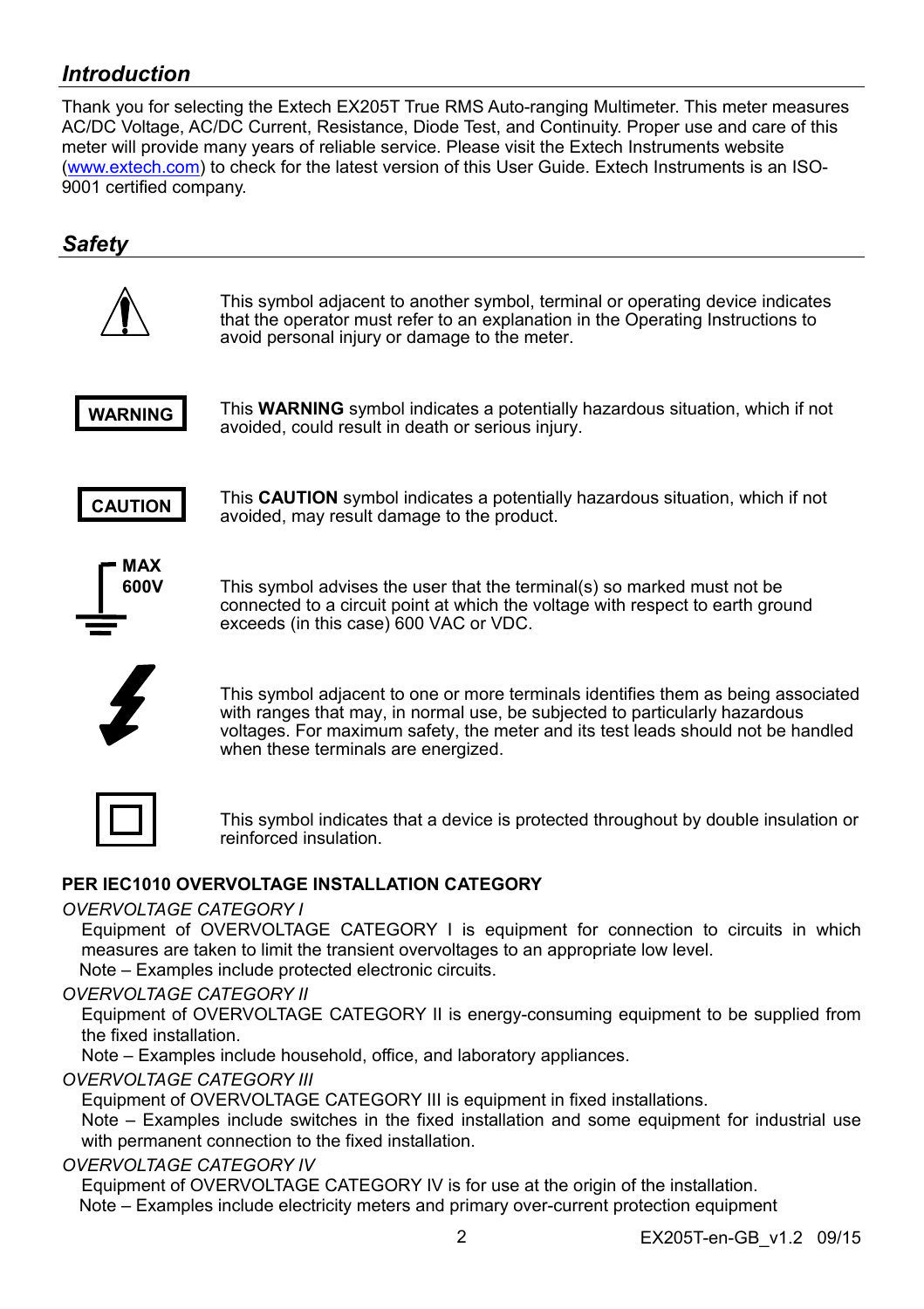## **CAUTIONS**

- Improper use of this meter can cause damage, shock, injury or death. Read and understand this user manual before operating the meter.
- Always remove the test leads before replacing the battery or fuses.
- Inspect the condition of the test leads and the meter itself for any damage before operating the meter.
- Use great care when making measurements if the voltages are greater than 25 VAC rms or 35 VDC. These voltages are considered a shock hazard.
- Warning! This is a Class A device. This device can cause interference in residential areas.
- Always discharge capacitors and remove power from the device under test before performing Diode, Resistance or Continuity tests.
- Voltage checks on electrical outlets can be difficult and misleading because of the uncertainty of connection to the recessed electrical contacts. Other means should be used to ensure that the terminals are not "live".
- If the equipment is used in a manner not specified by the manufacturer, the protection provided by the equipment may be impaired.
- This device must not be used by children. It contains hazardous objects as well as small parts that the children could swallow.
- Do not leave batteries and packing material lying around unattended; they can be dangerous to children.
- In the event that this device will be stored for an extended period of time, remove the batteries.
- Expired or damaged batteries can be hazardous to skin. Use suitable hand gloves in such cases.
- Do not short-circuit the battery.
- Never dispose of batteries in a fire. Batteries may explode or leak.
- Never mix battery types. Always install new batteries of the same type.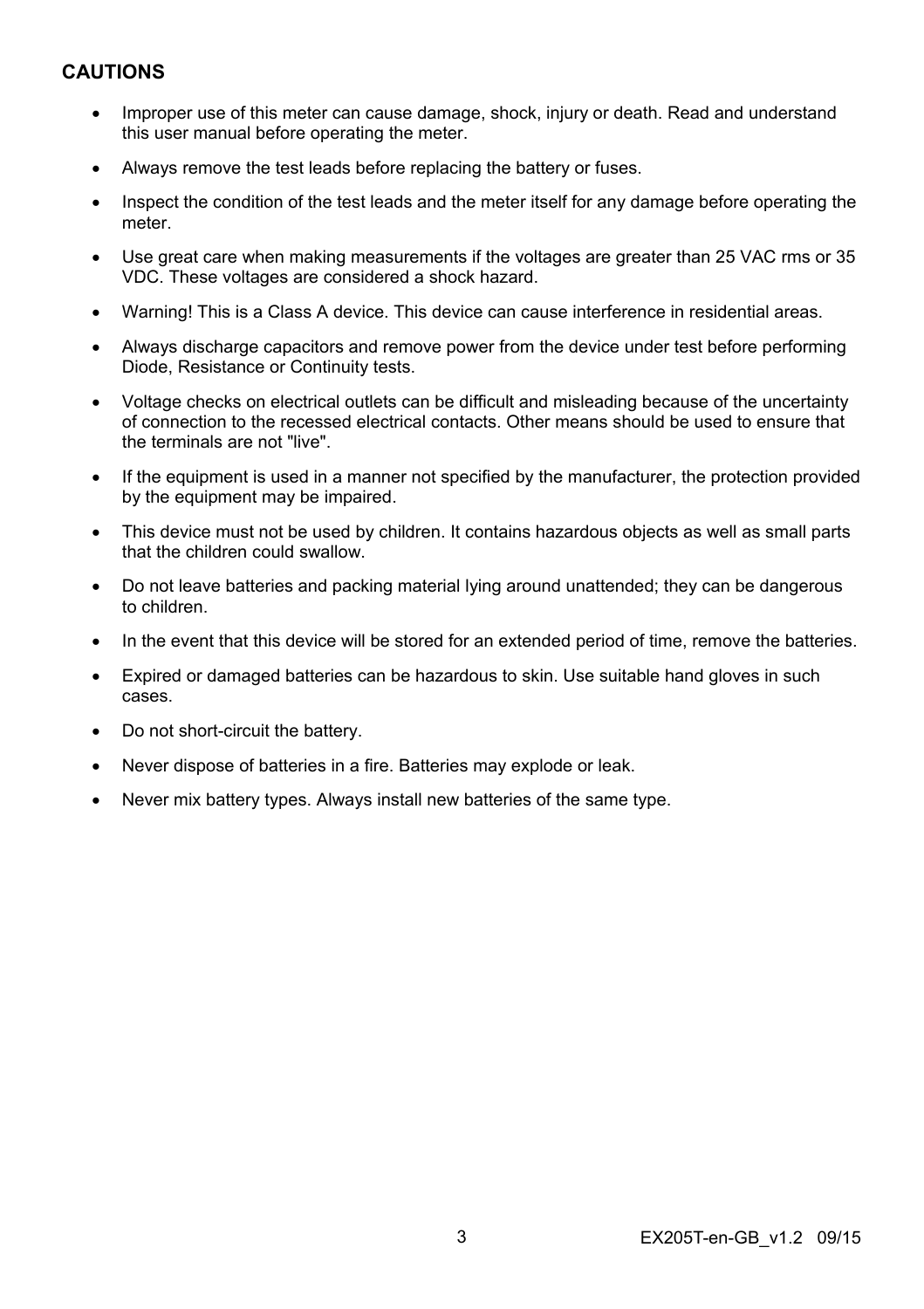#### **SAFETY INSTRUCTIONS**

This meter has been designed for safe use, but must be operated with caution. The rules listed below must be carefully followed for safe operation.

1. **NEVER** apply voltage or current to the meter that exceeds the specified maximum:

| <b>Input Protection Limits</b>              |                      |  |  |
|---------------------------------------------|----------------------|--|--|
| <b>Function</b>                             | <b>Maximum Input</b> |  |  |
| V AC/DC, Resistance, Diode Test, Continuity | 600 VDC/AC rms       |  |  |
| µA or mA AC/DC                              | 200mA fused          |  |  |
| A AC/DC                                     | 10A fused            |  |  |

- 2. **USE EXTREME CAUTION** when working with high voltages.
- 3. **DO NOT** measure voltage if the voltage on the "COM" input jack exceeds 600V above earth ground.
- 4. **NEVER** connect the meter leads across a voltage source while the function switch is in the current, resistance, or diode mode. Doing so can damage the meter.
- 5. **ALWAYS** discharge filter capacitors in power supplies and disconnect the power when making resistance or diode tests.
- 6. **ALWAYS** turn off the power and disconnect the test leads before opening the covers to replace the fuse or batteries.
- 7. **NEVER** operate the meter unless the back cover and the battery and fuse covers are in place and fastened securely.
- 8. If the equipment is used in a manner not specified by the manufacturer, the protection provided by the equipment may be impaired.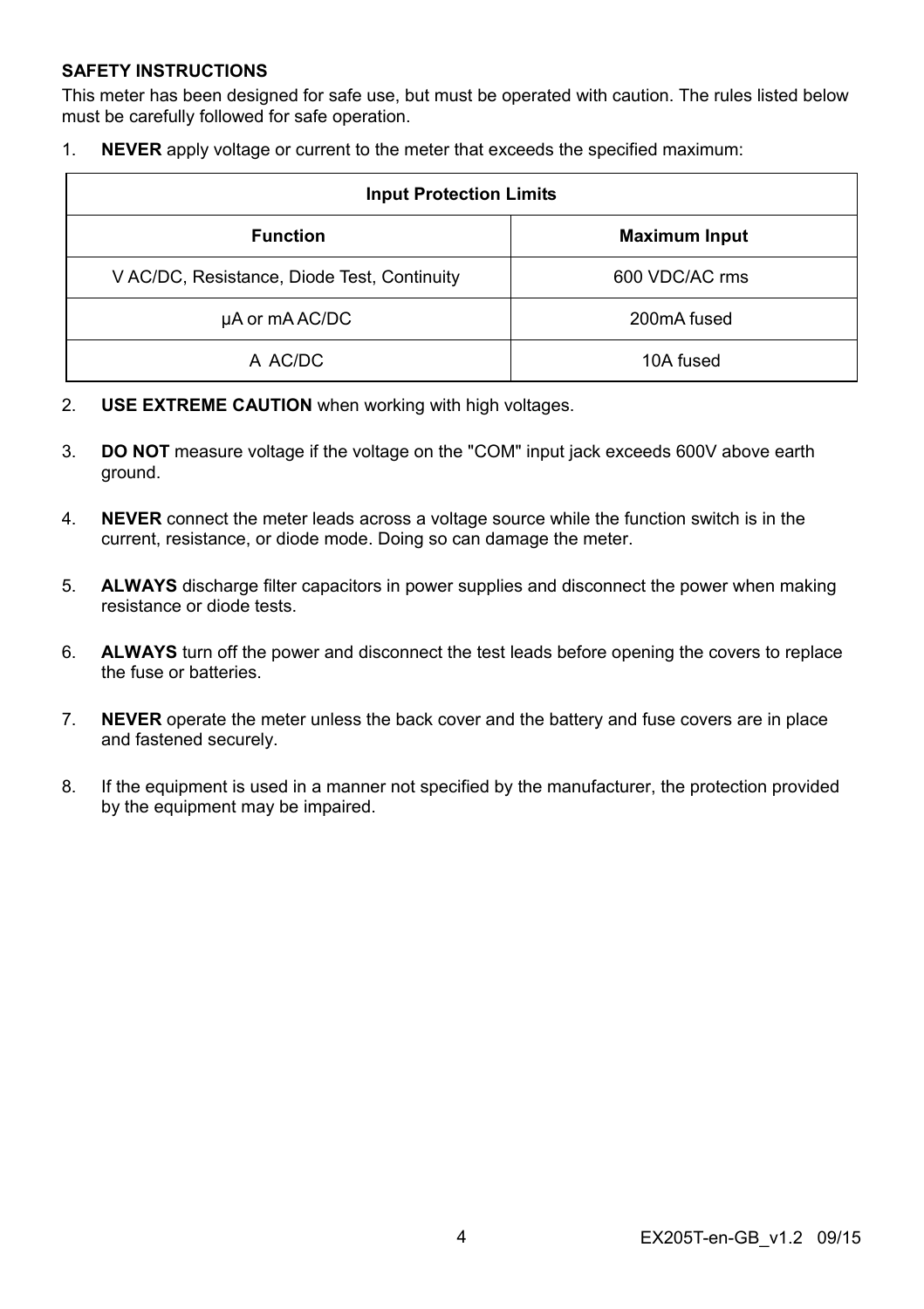## *Controls and Jacks*

- 1. 2000 count LCD
- 2. MAX button
- 3. MODE button
- 4. FUNCTION switch
- 5. mA, µA and 10A input jacks
- 6. Backlight button
- 7. HOLD button
- 8. RANGE button
- 9. Positive input jack
- 10. COM input jack



**Note:** Tilt stand, test lead holders, and battery compartment are on rear of unit.

## *Symbols and Enunciators*

- **Continuity**
- ₩ Diode test
- $\mu$  micro (10<sup>-6</sup>) (amps)
- m milli  $(10^{-3})$  (volts, amps)
- A Amps
- k kilo (10 $3$ ) (ohms)
- M mega  $(10^6)$  (ohms)
- $\Omega$  Ohms
- V Volts
- AC Alternating current
- DC Direct current
- MAX Maximum
- AUTO Auto-ranging
- HOLD Display hold

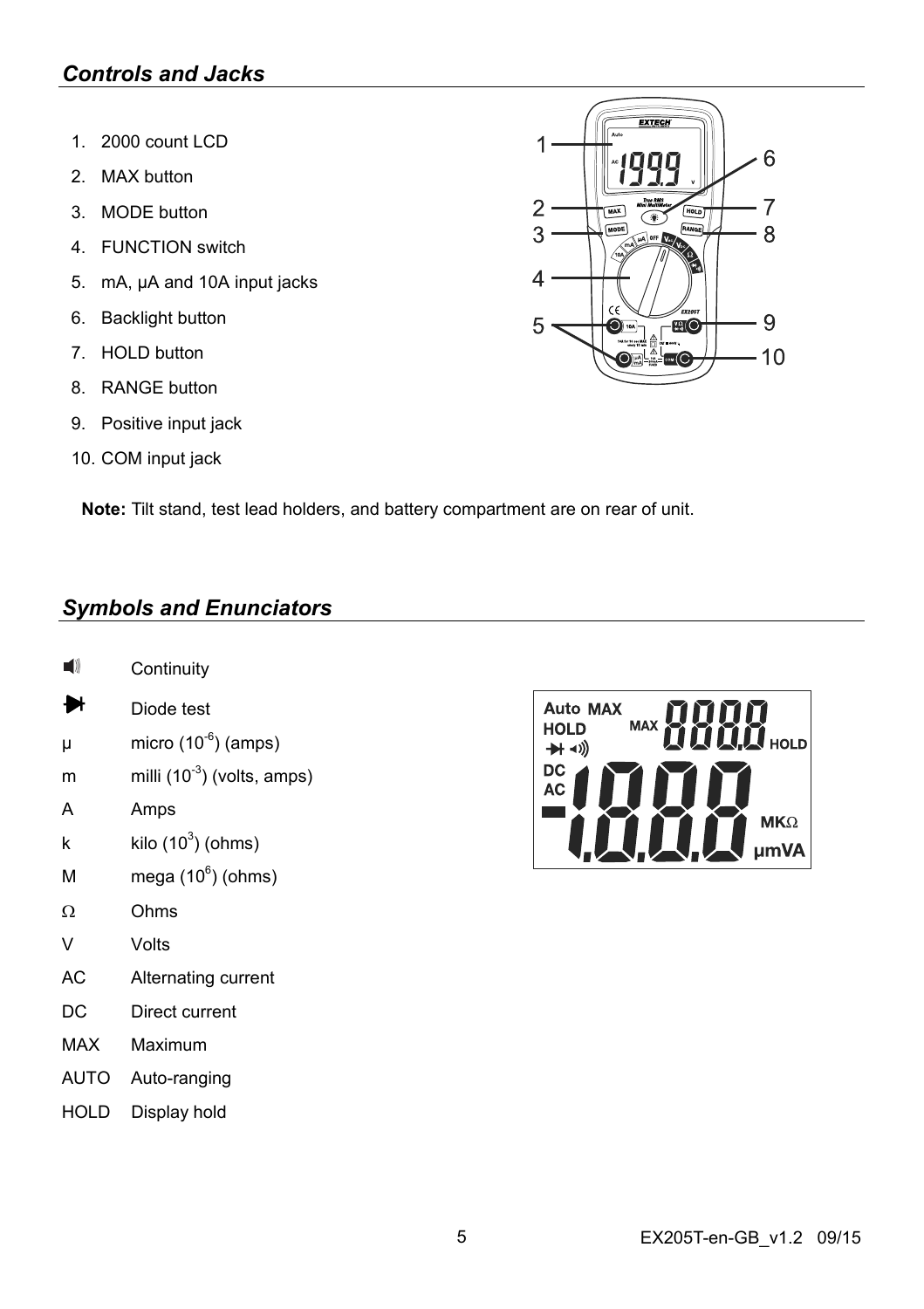**WARNING**: Risk of electrocution. High-voltage circuits, both AC and DC, are extremely dangerous and should be measured with great care.

- 1. ALWAYS turn the function switch to the **OFF** position when the meter is not in use.
- 2. If "OL" appears in the display during a measurement, the value exceeds the range you have selected. Change to a higher range.

## **AC/DC VOLTAGE MEASUREMENTS**

**CAUTION:** Do not measure DC voltages if a motor on the circuit is being switched ON or OFF. Large voltage surges may occur that can damage the meter.

- 1. Rotate the function switch to the **VAC or VDC** position.
- 2. Insert the black test lead banana plug into the negative **COM** jack. Insert the red test lead banana plug into the positive **V** jack.
- 3. Touch the black test probe tip to the negative side of the circuit. Touch the red test probe tip to the positive side of the circuit.
- 4. Read the voltage in the display.

## **AC/DC CURRENT MEASUREMENTS**

- 1. Insert the black test lead banana plug into the negative **COM** jack.
- 2. Press the **MODE** button to indicate "**DC**" or "**AC**" on the display.
- 3. For current measurements up to 2000µA, set the function switch to the **µA** position and insert the red test lead banana plug into the **µA/mA** jack.
- 4. For current measurements up to 200 mA DC, set the function switch to the **mA** position and insert the red test lead banana plug into the **µA/mA** jack.
- 5. For current measurements up to 10A DC, set the function switch to the **10A** position and insert the red test lead banana plug into the **10A** jack.
- 6. Connect the test leads in series with the circuit under test.
- 7. Apply power to the circuit.
- 8. Read the current in the display.

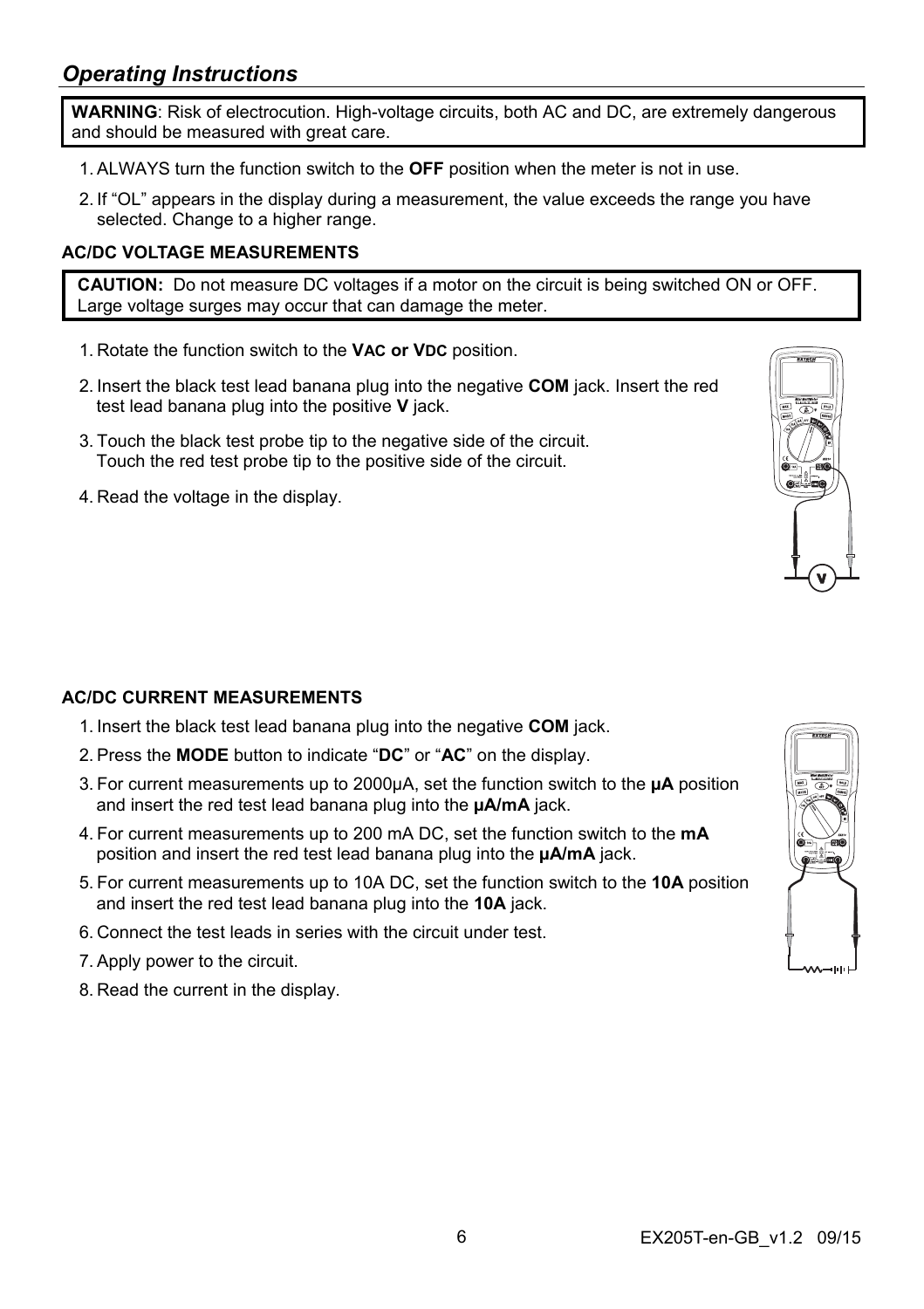#### **RESISTANCE MEASUREMENTS**

**WARNING:** To avoid electric shock, disconnect power to the unit under test and discharge all capacitors before taking any resistance measurements. Remove the batteries and unplug the line cords.

- 1. Rotate the function switch to the **Ω** position.
- 2. Insert the black test lead banana plug into the negative **COM** jack. Insert the red test lead banana plug into the positive  $\Omega$  jack.
- 3. Touch the test probe tips across the device under test.
- 4. Read the resistance in the display.



**WARNING:** To avoid electric shock, never measure continuity on circuits or wires that have a voltage potential.

- 1. Rotate the function switch to the  $\blacktriangleright$   $\blacktriangleright$   $\bowtie$  position.
- 2. Insert the black lead banana plug into the negative **COM** jack. Insert the red test lead banana plug into the positive  $\mathcal{D}$  jack.
- 3. Press the **MODE** button to indicate  $\blacksquare$  on the display
- 4. Touch the test probe tips to the circuit or wire you wish to check.
- 5. If the resistance is less than the continuity threshold, the audible signal will sound.

## **DIODE TEST**

- 1. Rotate the function switch to the green  $\blacktriangleright$   $\clubsuit$   $\mathfrak{W}$  position.
- 2. Insert the black test lead banana plug into the negative **COM** jack and the red test lead banana plug into the positive  $\blacktriangleright$  iack.
- 3. Press the **MODE** button to indicate " $\mathbb{H}$  "and "V" on the display.
- 4. Touch the test probes to the diode under test. Forward voltage will typically indicate 0.400 to 0.700V. Reverse voltage will indicate "**OL**". Shorted devices will indicate near 0V and an open device will indicate "**OL**" in both polarities.









ഹ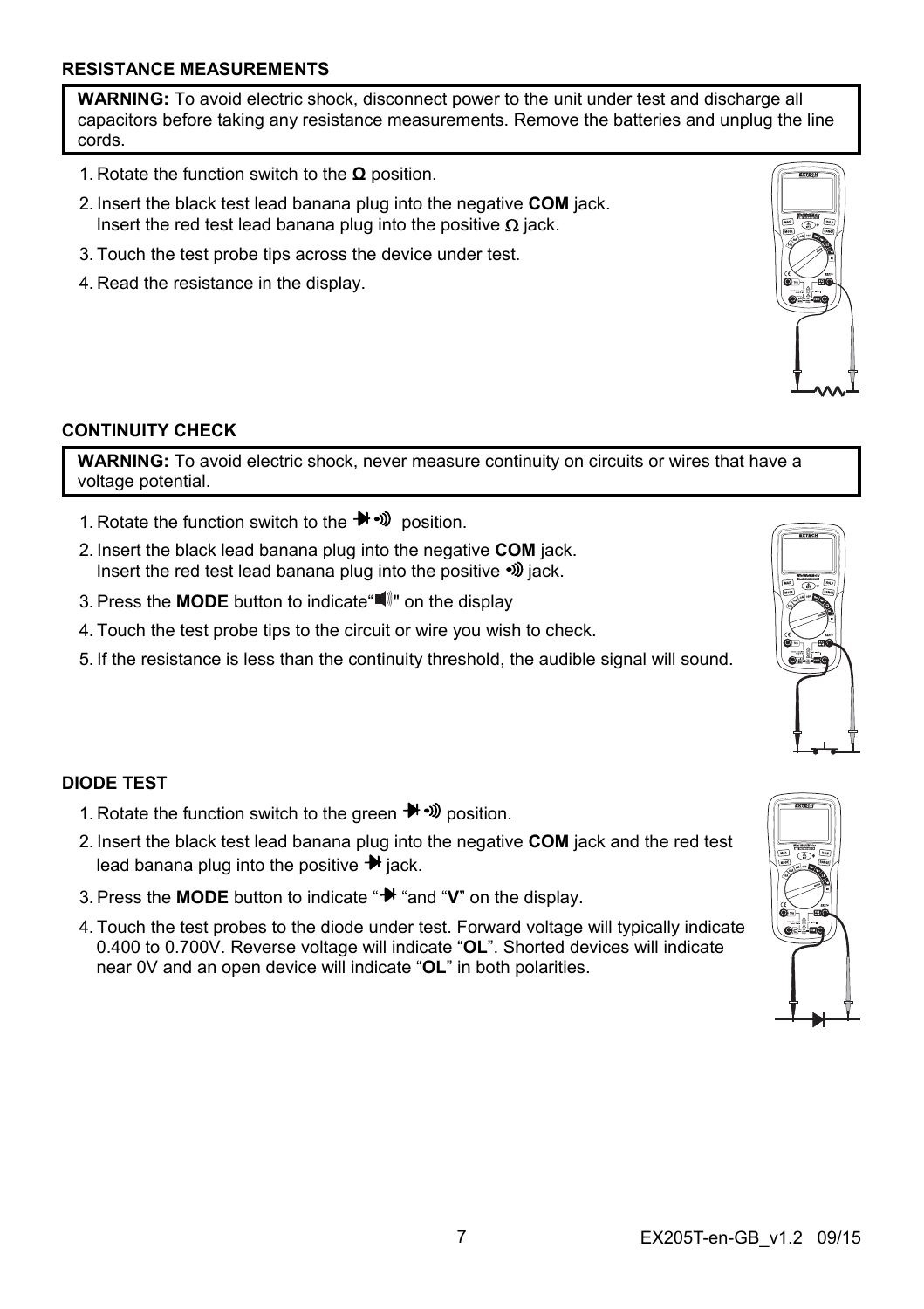## **AUTORANGING/MANUAL RANGE SELECTION**

When the meter is first switched on, it automatically enters the Auto-Ranging mode. This automatically selects the best range for the measurements being made and is generally the best mode for most measurements. For measurement situations requiring that a range be manually selected, perform the following:

- 1. Press the **RANGE** button. The "**AUTO"** display indicator will turn off.
- 2. Press the **RANGE** key to step through the available ranges until the range desired is selected.
- 3. Press and hold the **RANGE** button for 2 seconds to exit manual ranging.

**Note:** Manual ranging does not apply to the Diode and Continuity functions.

#### **MAX (MAXIMUM READING) MODE**

- 1. Press the **MAX** button to activate the MAX mode. The display icon "**MAX**" will appear. The meter will display and hold the maximum reading and will update only when a new maximum value is detected.
- 2. Press the **MAX** button again to exit the mode.

**Note:** Max does not apply to the Resistance, Diode and Continuity functions.

## **DISPLAY BACKLIGHT**

Press and hold the  $\ddot{\ddot{\bullet}}$  button for 2 second to turn the backlight on. The backlight will automatically turn off after approximately 10 seconds or press and hold the button again for 2 seconds to manually turn it off.

#### **HOLD**

The **HOLD** function freezes the reading in the display. Press the **HOLD** button momentarily to activate or to exit the **HOLD** function.

Note: The HOLD button does not function in the IR measurement mode.

#### **AUTO SLEEP**

If no button is pressed the auto sleep feature will place the meter in sleep mode after approximately 15 minutes of operation. If this happens, press any button to wake the meter or switch the meter to OFF if it no longer in use.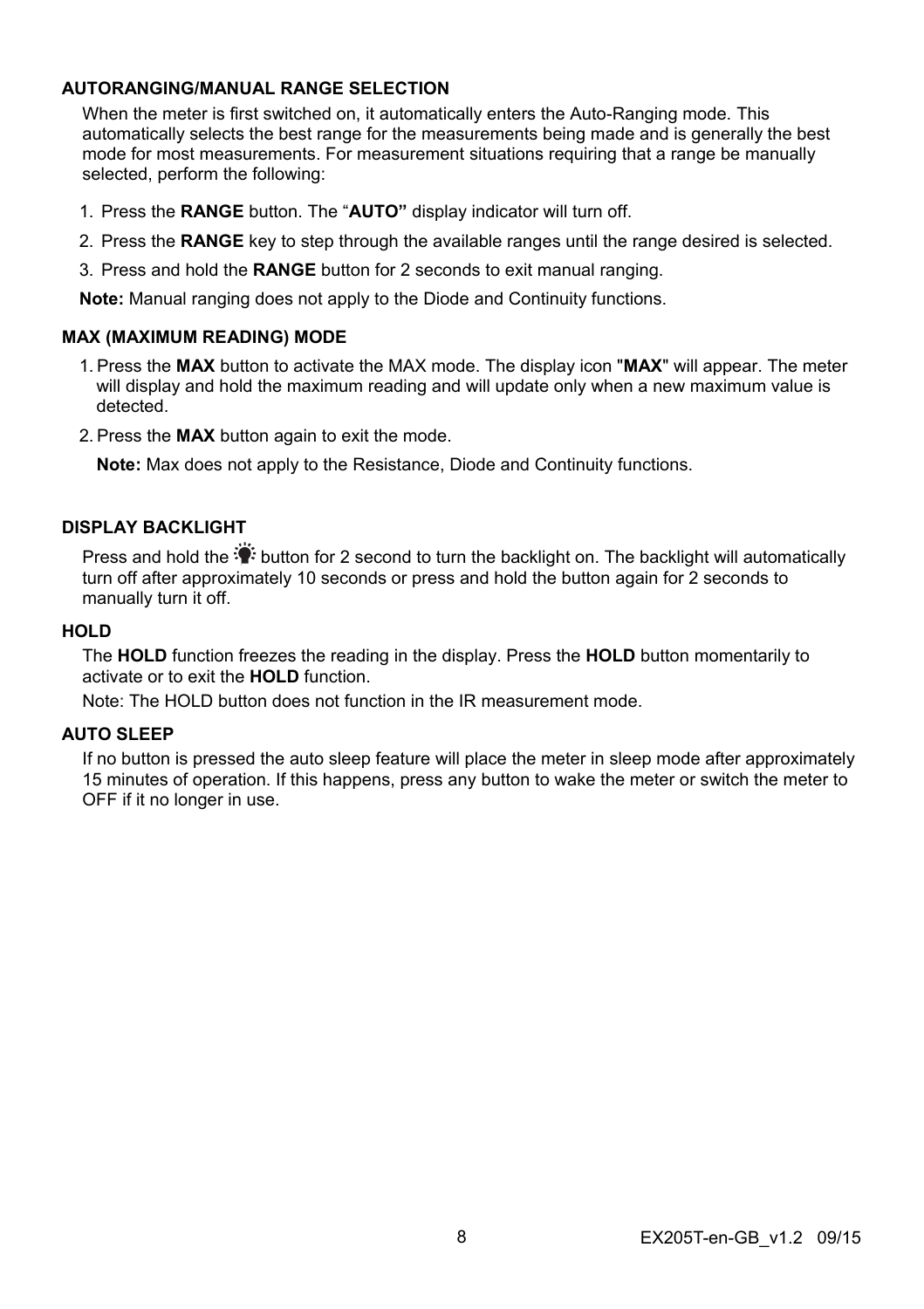## *Maintenance*

**WARNING**: To avoid electric shock, disconnect the test leads from any source of voltage before removing the back cover or the battery or fuse covers.

**WARNING:** To avoid electric shock, do not operate the meter until the battery and fuse covers are in place and fastened securely.

This MultiMeter is designed to provide years of dependable service, if the following care instructions are followed:

- 1. **KEEP THE METER DRY**. If it gets wet, wipe it off.
- 2. **USE AND STORE THE METER IN NORMAL TEMPERATURES.** Temperature extremes can shorten the life of the electronic parts and distort or melt plastic parts.
- 3. **HANDLE THE METER GENTLY AND CAREFULLY.** Dropping it can damage the electronic parts or the case.
- 4. **KEEP THE METER CLEAN.** Wipe the case occasionally with a damp cloth. DO NOT use chemicals, cleaning solvents, or detergents.
- 5. **USE ONLY FRESH BATTERIES OF THE RECOMMENDED SIZE AND TYPE.** Remove old or weak batteries so they do not leak and damage the unit.
- 6. **IF THE METER IS TO BE STORED FOR A LONG PERIOD OF TIME**, the batteries should be removed to prevent damage to the unit.

## **BATTERY and FUSE Replacement**

**WARNING**: To avoid electric shock, disconnect the test leads from any source of voltage before removing the battery cover.

- 1. Turn power off and disconnect the test leads from the meter.
- 2. Lift the meter stand to expose the battery cover.
- 3. Open the rear battery/fuse compartment by removing the Phillips head screw on the lower rear of the meter.
- 4. Carefully pull down on the cover just enough to release the latch and then lift it off. The cover will not pull down all the way.
- 5. Remove the old battery or fuse and install a new one of the correct rating.
- 6. Place the battery/fuse cover back in place. Secure with the screw.

**WARNING:** To avoid electric shock, do not operate the meter until the battery cover is in place and fastened securely.

**NOTE:** If the meter does not work properly, check the fuses and replace the battery to make sure that they are still good and that they are properly inserted.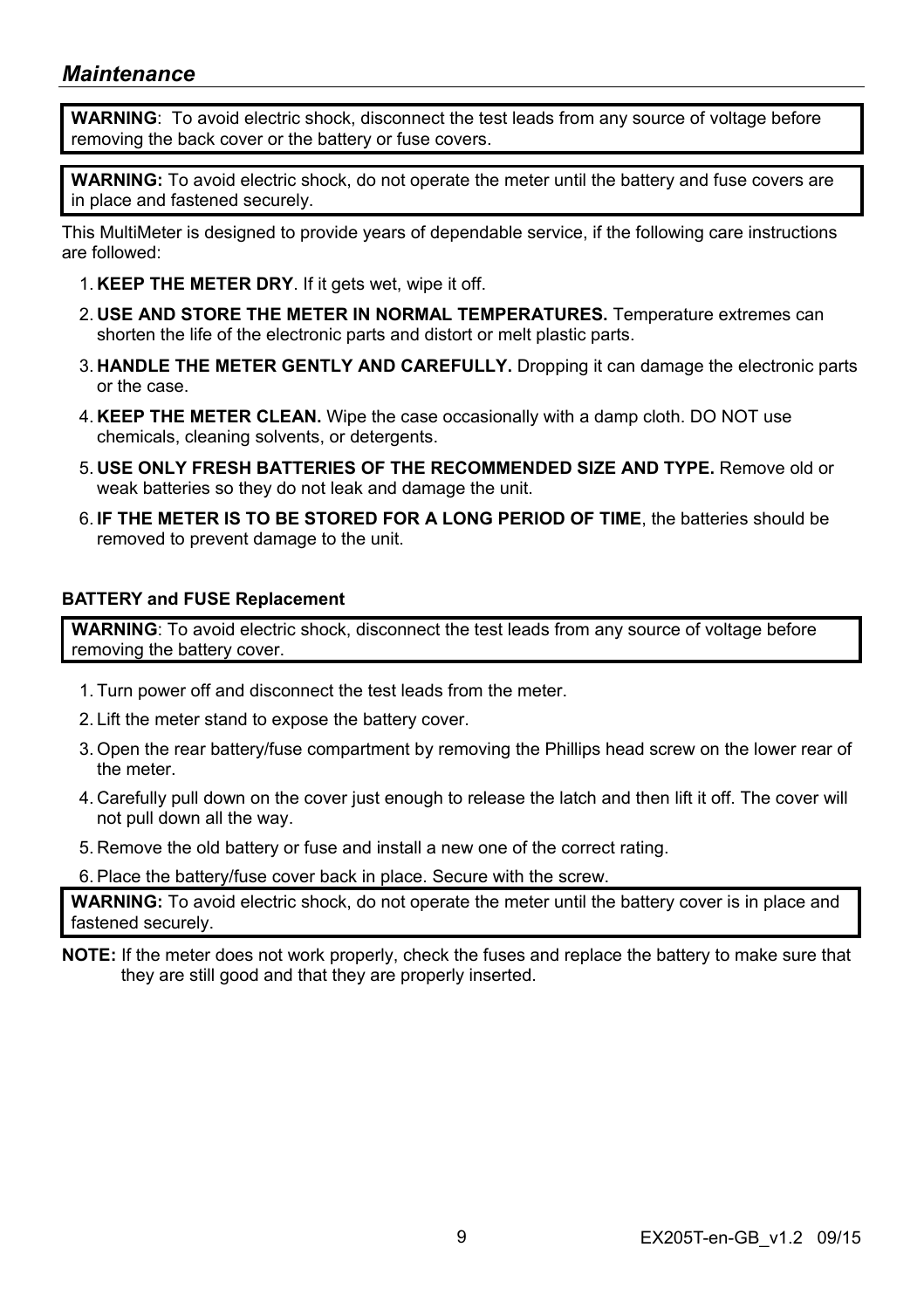## *Specifications*

| Function          | Range                    | Resolution             | Accuracy                                                                      |
|-------------------|--------------------------|------------------------|-------------------------------------------------------------------------------|
| DC Voltage        | 200 mV                   | $0.1$ mV               | $\pm$ (0.8% reading + 6 digits)                                               |
|                   | 2V                       | 0.001V                 | $\pm$ (0.5% reading + 2 digits)                                               |
|                   | 20 <sub>V</sub>          | 0.01V                  |                                                                               |
|                   | 200V                     | 0.1V                   | $\pm$ (0.8% reading + 2 digits)                                               |
|                   | 600V                     | 1V                     |                                                                               |
| <b>AC Voltage</b> | 200 mV                   | $0.1 \text{ mV}$       |                                                                               |
| 50/60Hz           | 2V                       | 0.001V                 | $\pm$ (1.5% reading + 6 digits)                                               |
|                   | 20 <sub>V</sub>          | 0.01V                  |                                                                               |
|                   | 200V                     | 0.1V                   |                                                                               |
|                   | 600V                     | 1V                     |                                                                               |
|                   |                          |                        | All AC voltage ranges are specified from 5% of range to 100% of range         |
| DC Current        | 200 µA                   | $0.1 \mu A$            | $\pm$ (1.5% reading + 5 digits)                                               |
|                   | 2000 μΑ                  | 1 $\mu$ A              |                                                                               |
|                   | 20 mA                    | 0.01 mA                |                                                                               |
|                   | 200 mA                   | 0.1 mA                 |                                                                               |
|                   | 2.000                    | 0.001A                 | $\pm$ (2.5% reading + 5 digits)                                               |
|                   | 10 A                     | 0.01A                  |                                                                               |
|                   | Note:10A for 30 sec max  |                        |                                                                               |
| <b>AC Current</b> | 200 μΑ                   | $0.1 \mu A$            | $\pm$ (1.5% reading + 8 digits)                                               |
| (50/60Hz)         | 2000 μΑ                  | 1 $\mu$ A              |                                                                               |
|                   | 20 mA                    | $0.01 \text{ mA}$      |                                                                               |
|                   | 200 mA                   | 0.1 <sub>m</sub> A     |                                                                               |
|                   | 2.000                    | 0.001A                 | $\pm$ (3.0% reading + 5 digits)                                               |
|                   | 10 A                     | 0.01A                  |                                                                               |
|                   | Note: 10A for 30 sec max |                        |                                                                               |
| Resistance        | 200 Ω                    | $0.1 \Omega$           | $\pm$ (0.8% reading + 5 digits)                                               |
|                   | $2 k\Omega$              | $0.001 k\Omega$        | $\pm$ (0.8% reading + 2 digits)                                               |
|                   | 20 k $\Omega$            | $0.01 k\Omega$         |                                                                               |
|                   | 200 k $\Omega$           | $0.1 k\Omega$          |                                                                               |
|                   | $2 M\Omega$              | $0.001$ M $\Omega$     | $\pm$ (2.5% reading + 8 digits)                                               |
|                   | 20 MΩ                    | $0.01 \text{ M}\Omega$ |                                                                               |
|                   |                          |                        | NOTE: Accuracy is stated at 18°C to 28°C (65°F to 83°F) and less than 75% RH. |
|                   |                          |                        |                                                                               |